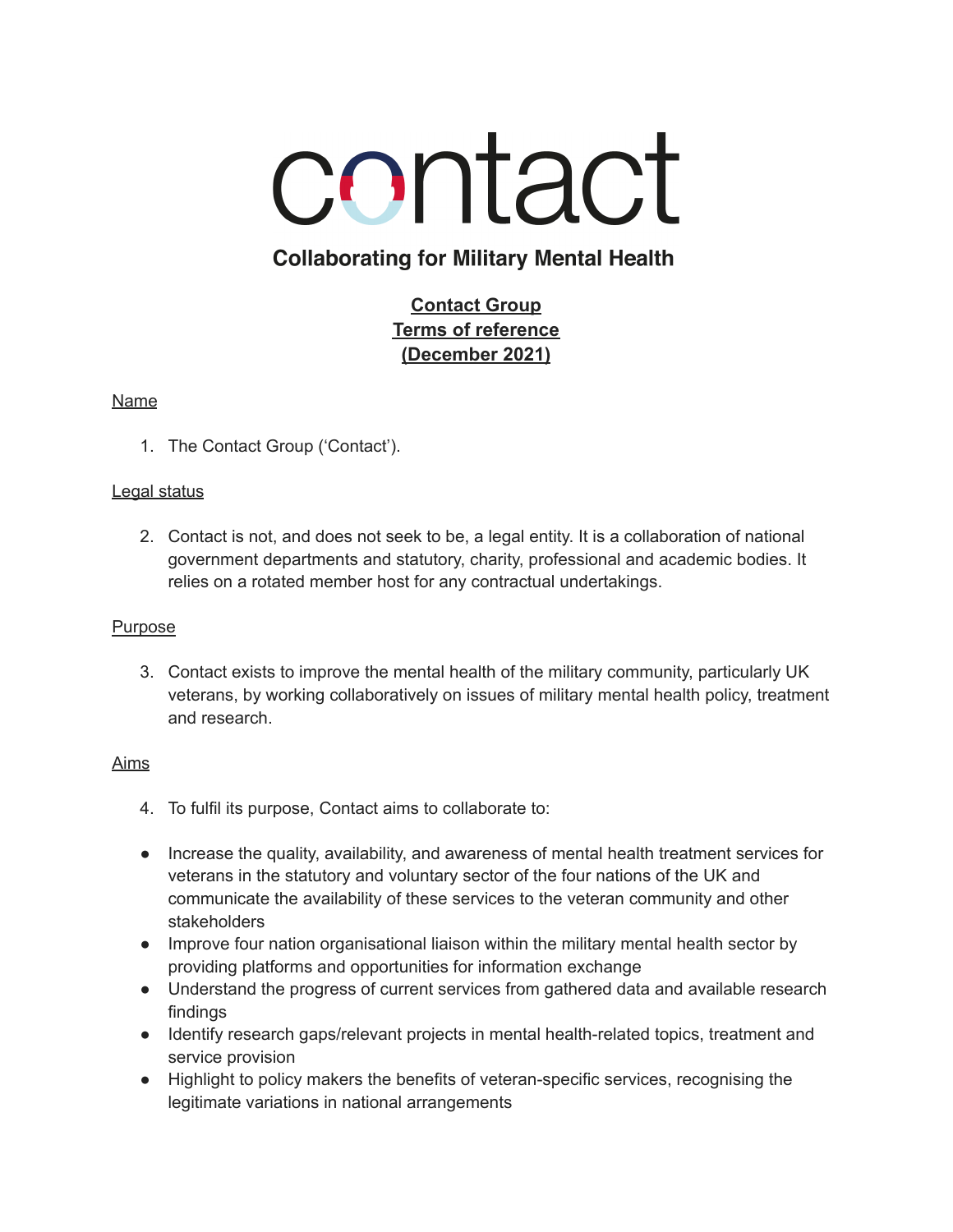• Assist the veteran journey between supporting mental health organisations including co-leadership of projects to develop a Common Assessment Framework (CAF) and clinical and welfare data exchange, the Veterans' Mental Health Information System (VMHIS)

## Strategic priorities

- 5. Assist the sector and potential service users by identifying and promulgating the range and quality of statutory and accredited charity services available to veterans.
- 6. Serve the veteran community by understanding the evolving demand for veteran mental health services and tracking evidence of unmet need.
- 7. Improve the service user experience by participating in the leadership of programmes that facilitate the digital transfer of veteran patient/client data between UK organisations.

## Core membership

- 8. Core membership is voluntary and available to:
	- NHS mental health services in the four nations of the UK, represented by national strategic leads
	- UK charities providing military mental health treatment and participating in the Contact/RC Psych QNVMHS accreditation programme
	- The major UK research organisations specialising in military mental health
	- Policy makers in health departments of UK national governments and from UK central government (MoD and OVA)
	- UK professional clinical bodies for mental health
	- Sector representative organisations
- 9. Prospective core members will submit a Contact core membership application form. This application will be considered by core members at the earliest opportunity, with Contact core membership being granted if a panel of core members agree that the criteria are met.

#### Associate membership

- 10. Associate membership is available to established UK organisations with a professional interest in veteran mental health and wellbeing but where treatment is either not offered or is not core business.
- 11. Prospective associate members will submit a Contact associate membership application form. This application will be considered by core members at the earliest opportunity,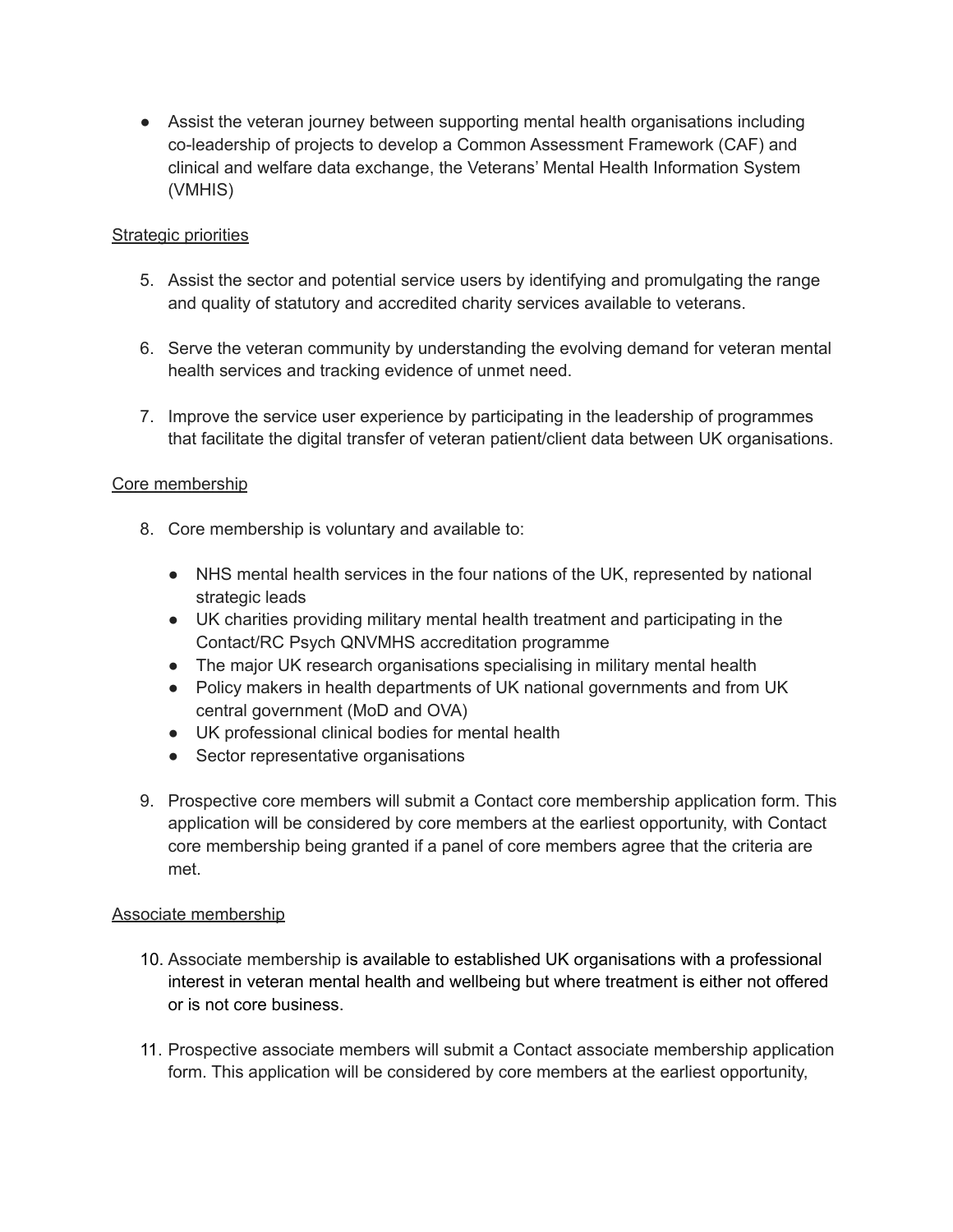with Contact associate membership being granted if a panel of core members agree that the criteria are met.

#### Principal workstreams

12. For 2021-2022, these are as follows (not ranked):

- Capture and promulgation of sector data ('Dashboard'). Led by OVA.
- Standardisation of patient data input categories/designations ('Common assessment framework'). Led by NHSE-chaired sub-group.
- Quality Network for Veterans Mental Health Services (QNVMHS). Led by RCPsych.
- Data integration (VMHIS project). Co-chaired by Cobseo and Contact.
- Monitoring of relevant Research projects/gaps. Led by Research sub-group.
- Communications to the sector. Co-ordinated by Project Officer.
- Associate membership programme. Co-ordinated by Project Officer.

#### Member liaison

- 13. Contact core members will be invited to quarterly meetings. These meetings will be a blend of remote and face-to-face. When face-to-face, efforts will be made to hold them in all parts of the UK. There may also be an annual conference. Chairs of member organisations will participate in an annual strategy discussion.
- 14. Associate members will receive a regular newsletter and be invited to attend any annual conferences or other relevant Contact events. They will also have the chance to be involved in Contact workstreams, consultations or other activities, where opportunities arise.

#### Governance

- 15. An independent Chair will be appointed by members for up to two renewable terms of up to three years. They will be selected in open competition by a panel representing all categories of core membership.
- 16. Decisions are made by a majority of members. The independent Chair will seek member agreement to all proposals, with endorsement of his/her interim decisions at the earliest opportunity.
- 17. An elected senior representative of a member body will act as a formal executive link to the Chair, raising any member concerns about process, systems, performance, and behaviours that are unsuited to discussion at quarterly meetings.
- 18. An agreed Code of Conduct can be activated if members are concerned about behaviours of Contact members in a Contact context.